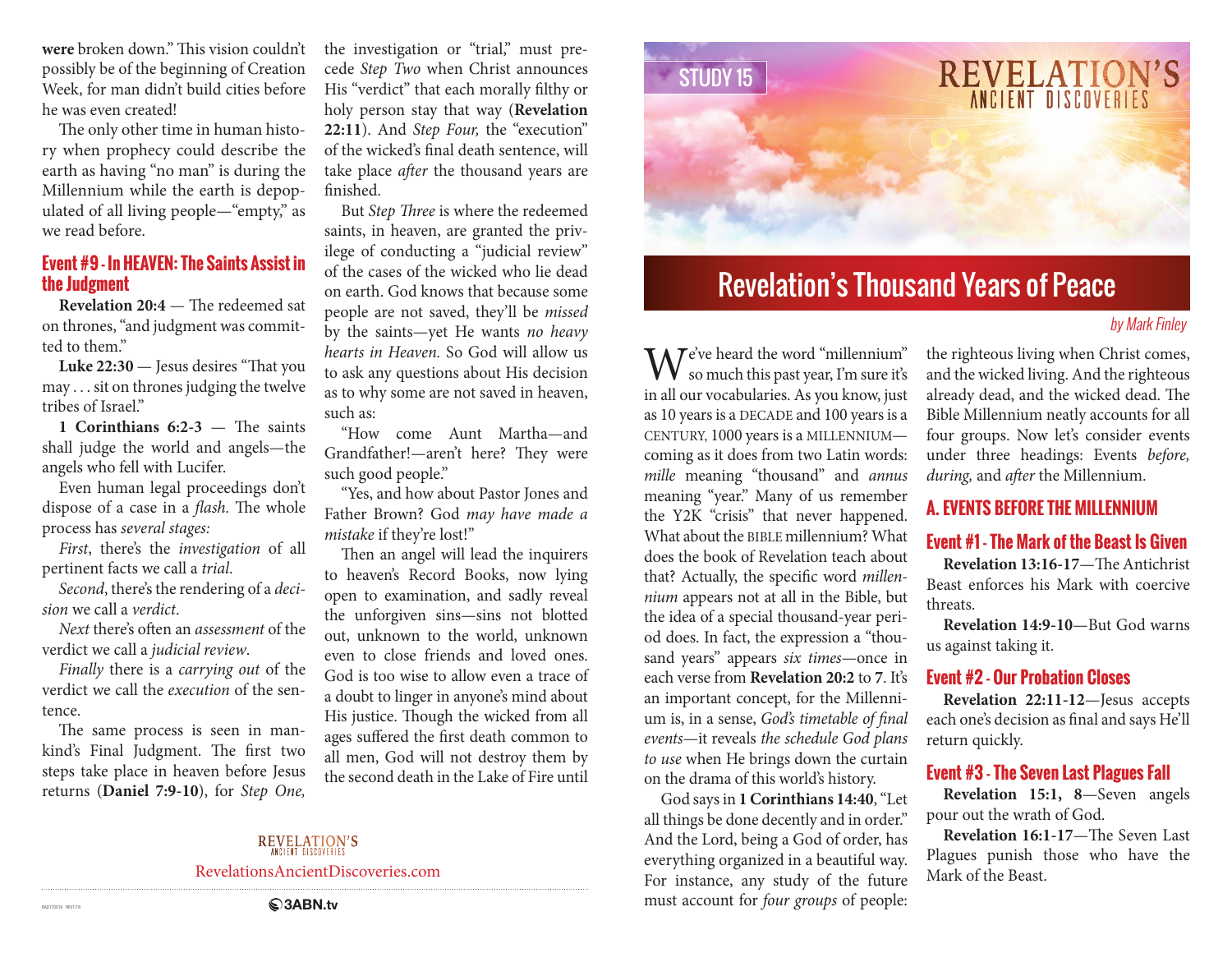#### **Event #4 - The Second Coming of Christ Is Spectacular**

**Matthew 24:30-31**—Christ returns "with power and great glory" to gather His faithful people.

**Matthew 25:31**—When the Son of man comes in His glory, all the holy angels accompany Him.

**Revelation 1:7**—As Christ gathers His redeemed in the rapture, "every eye shall see Him."

#### **Event #5 - The RIGHTEOUS DEAD Are Resurrected**

**1 Thessalonians 4:16**—The *dead* believers in Christ rise "first"—before the living faithful.

**Revelation 20:6**—"The *first* resurrection" is for those "blessed and holy," who are "*with* Him [Christ] a thousand years." The word *first* implies a *second,*  and there *are* two resurrections, 1000 years apart.

**John 5:28-29 KJV**—"The resurrection of *life"* is opposed to "the resurrection of *damnation,"* 1000 years later. that time "all the cities" WILL be "broken down," completely leveled from the devastation of the final one of the Seven Last Plagues which brings the most terrific **earthquake** ever and pulverizing **hail**. **Revelation 16:17-21**.

#### **Event #6 - The RIGHTEOUS LIVING Are Caught Up**

**1 Thessalonians 4:17**—The living saints are then caught up "to meet the Lord in the air."

#### **Event #7 - The WICKED LIVING When Christ Comes Are Struck Dead**

**2 Thessalonians 1:7-10**—Christ will take "vengeance on those who do not

know God, and on those who do not obey." **2 Thessalonians 2:8** — Christ will "destroy [the wicked with the brightness of His Coming." **Isaiah 13:9** —The Lord will lay the land desolate and destroy the sinners out of it. **Isaiah 66:15-16** — "Behold, . . . the slain of the Lord shall be many."

## **B. EVENTS DURING THE MILLENNIUM**

#### **Event #8 - On EARTH: Satan Is "Bound" with No One Left to Tempt**

**Revelation 20:1-3, 7**—Satan is bound with "a *great chain"* and cast into "*the bottomless pit* . . . till the thousand years were finished. But after these things he must be *released* a little while."

Are (1) the "great chain" which binds Satan and (2) "the bottomless pit" which forms his "prison" *literal*? The Devil is real and literal enough. Jesus Himself said: "I beheld Satan as lightning fall from heaven." **Luke 10:18**. But the angel Lucifer, who made himself into the Devil called Satan, is a *supernatural being.*  As Paul put it: "We wrestle **not** against **flesh and blood**, but against principalities, against powers . . . against **spiritual wickedness** in high places." **Ephesians 6:12 KJV.**

Simple reason tells us that no actual, literal "chain" or "pit" or "prison" could secure a supernatural being. More important, sacred Scripture tells us the same thing. One day after sailing across the Sea of Galilee: "They [Jesus and His disciples] came over unto the other side of the sea, into the country of the Gadarenes. And when He was come out of the ship, immediately there met Him out of the tombs a man with an unclean spirit, who had his dwelling among the tombs; and no man could bind him, no, not with *chains:* because that he had been often bound with fetters and chains, and the chains had been *plucked asunder* by him, and the fetters *broken in pieces*." **Mark 5:1-9 KJV**.

Ask yourself, if a devil possessed *man* could easily break apart a

chain with superhuman strength, is it likely that the prince of devils himself could be bound with one? So *what kind of "chain" is it* that God uses to bind Satan? It's **a chain of circumstances** which binds the Devil more securely than any literal chain ever forged. Note the circumstances in which Satan finds himself at this time: In the first place, all the *righteous*—who were unwilling to listen to him anyway—have been taken to heaven. And all the *wicked* have been struck dead. Thus **the entire earth is depopulated** with *no one left* for Satan to tempt! Old Testament prophets foresaw this unique situation:

**Jeremiah 25:33**—The slain wicked "shall not be *lamented* or *gathered* or *buried*"—for there are no survivors around to do any of these things!

**Isaiah 26:21**—When the Lord returns, "the earth . . . shall no more cover her slain"

**Isaiah 24:1, 3, 22**—"The Lord makes the earth *empty*. . . .The land shall be utterly *emptied*."

How very effective this **chain of circumstances** is! Satan is securely bound— "chained" by circumstances beyond his control. But what is "the bottomless pit"?



The Greek word translated "bottomless pit" is *abussos* from which we get our English word *abyss.* Modern Bible versions like the Amplified Bible, NASB, NET, NIV, TLV, and others translate "bottomless pit" in **Revelation 20:1** as "abyss." *Abussos* is **exactly the same word** the Greek translation of the Old Testament uses in **Genesis 1:2**, where it says "the earth was **without form, and void**." The prophet Jeremiah directed divine light on this question when, centuries ago, he looked down the corridor of time with the eye of Inspiration and testified:

**Jeremiah 4:23-27**—The earth is desolate—**without form and void**—with **no** human inhabitant!

*What period of history was Jeremiah seeing* when he wrote, "Indeed, there was *no man*"? We might think it was at the start of Creation Week, because (1) "there was no man" *before* God formed Adam, the first man, and because (2) Jeremiah said "the earth . . . was without form, and void" which was true at that time.

But although those two clues fit that time period, we note that God placed a third clue in this passage which does *not* fit: Jeremiah says he saw "all its **cities**